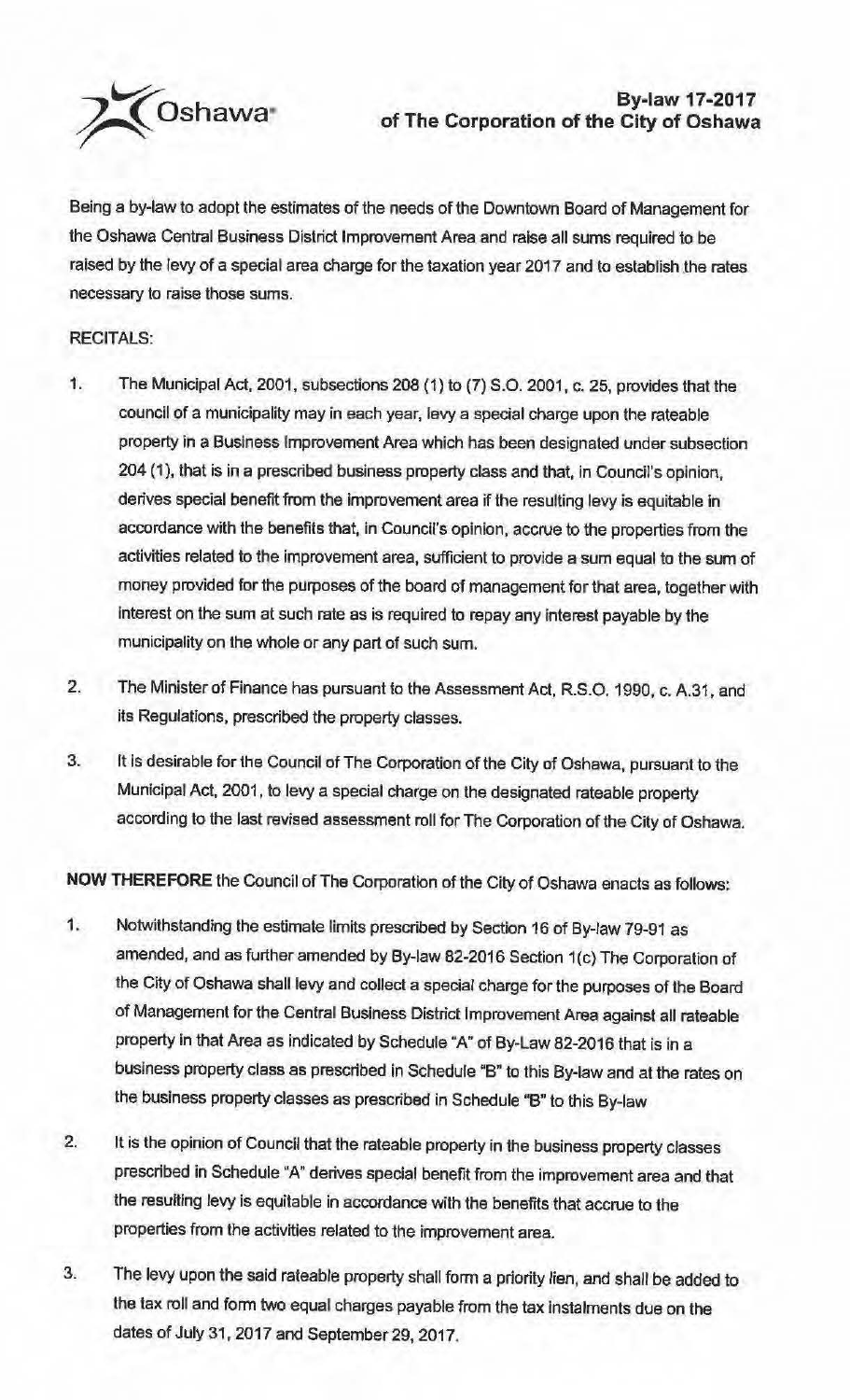- 4. Jf any section or portion of this By-law or of Schedule "A" or Schedule "B" is found by a court of competent jurisdiction to be Invalid, it is the intent of Council for The Corporation of the City of Oshawa that all remaining sections and portions of the By-law and Schedule "A" or Schedule "B" continue in force and effect.
- 5. This By-law comes into force on the date of its final passing.

By-law passed this twentieth day of March, 2017.

Máyor

L 12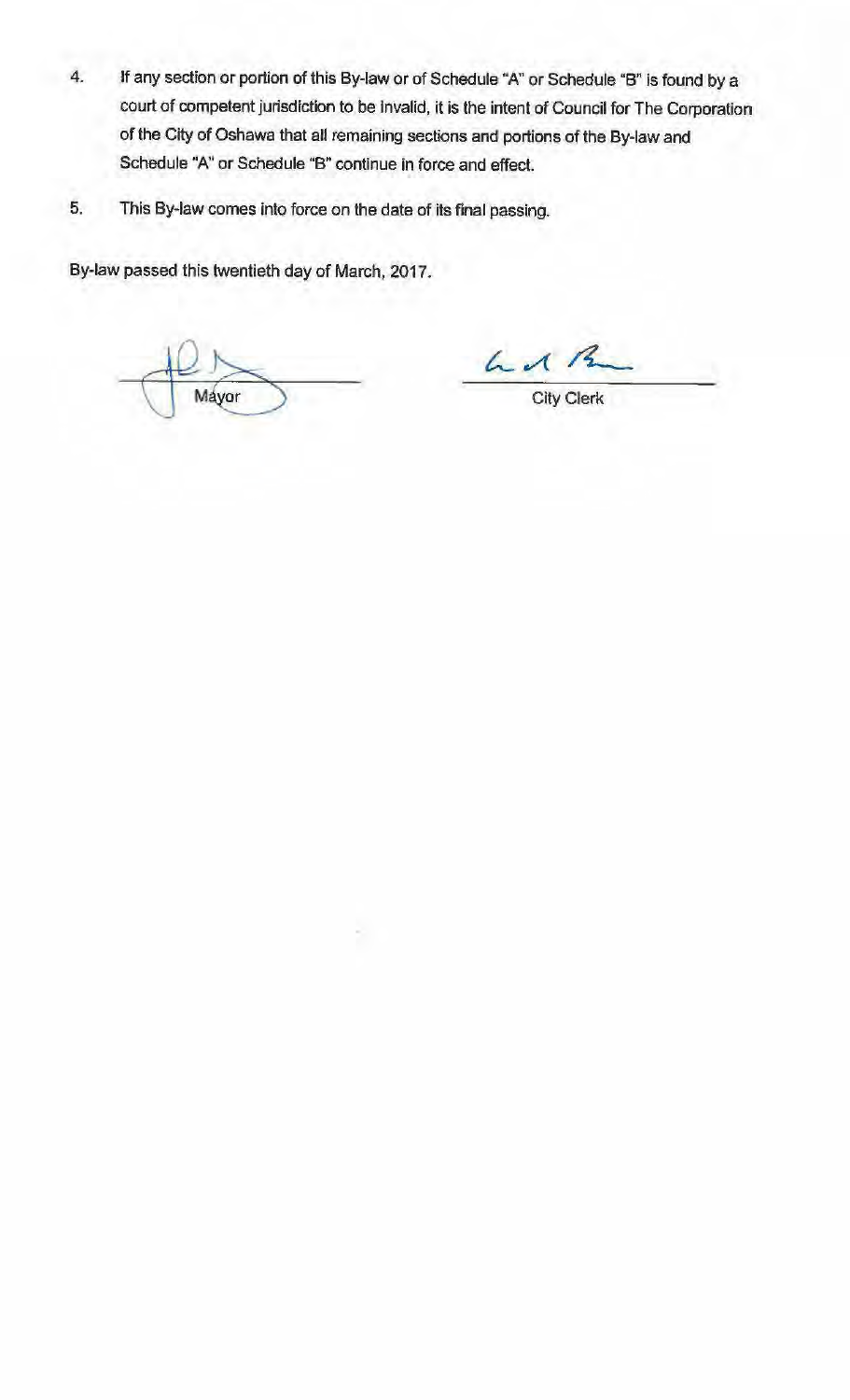